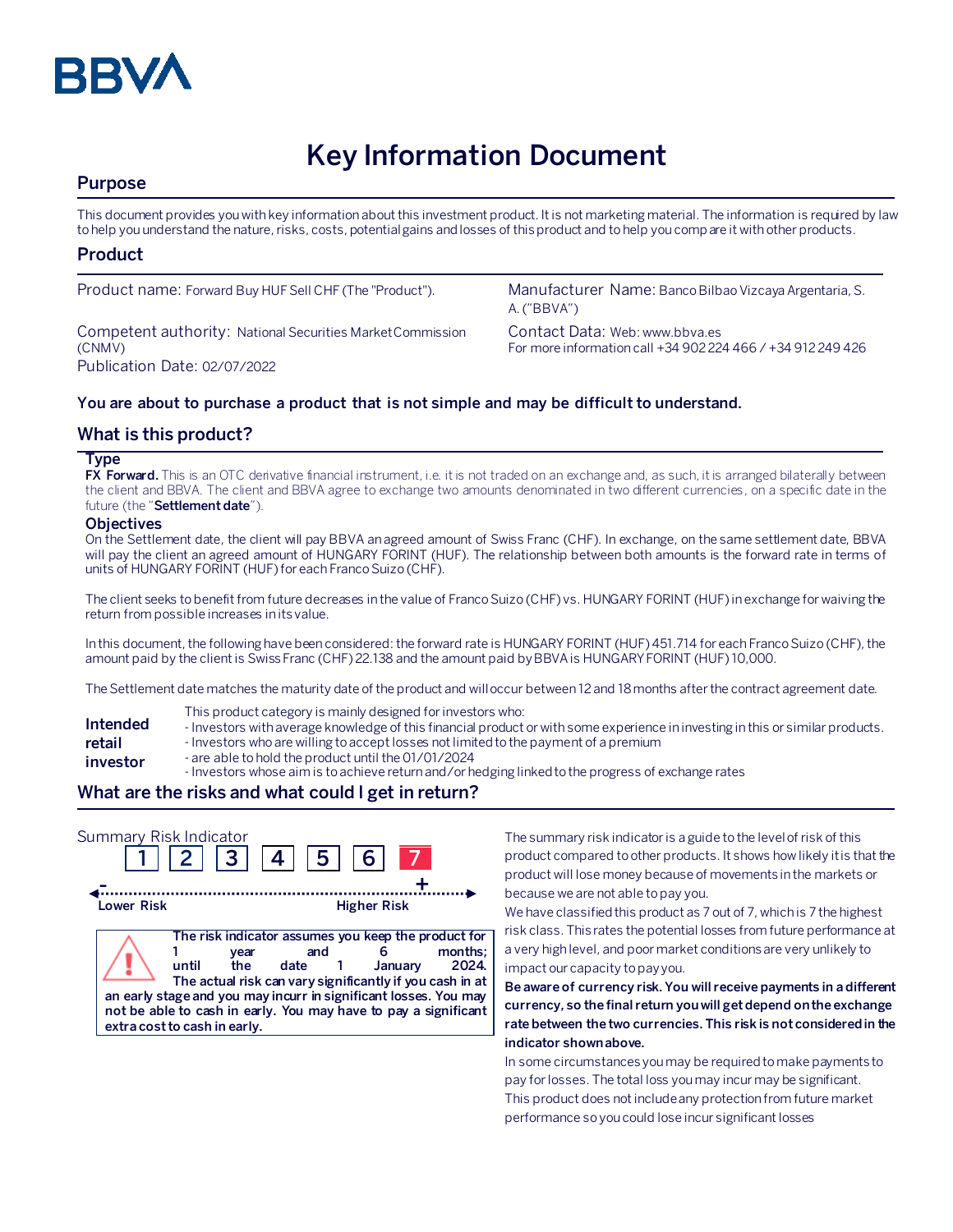#### Performance Scenarios

Market developments in the future cannot be accurately predicted. The scenarios shown are only an indication of some of the p ossible outcomes based on recent returns. Actual returns could be lower.

| Nominal Amount HUF 3,000,000 |                                            |               |                                       |
|------------------------------|--------------------------------------------|---------------|---------------------------------------|
| <b>Scenarios</b>             |                                            | 1 year        | 1 year and 6 months final<br>maturity |
| Stress scenario              | What you might get back or pay after costs | HUF-1,515,400 | HUF-236.021                           |
|                              | Loss over nominal amount each year         | $-50.51\%$    | $-5.30\%$                             |
| Unfavourable<br>scenario     | What you might get back or pay after costs | HUF-156.893   | HUF-269.751                           |
|                              | Loss over nominal amount each year         | $-5.23%$      | $-6.07\%$                             |
| Moderate<br>scenario         | What you might get back or pay after costs | HUF 59.887    | HUF 145.280                           |
|                              | Loss over nominal amount each year         | 2.00%         | 3.19%                                 |
| Favourable<br>scenario       | What you might get back or pay after costs | HUF 233.072   | HUF 501.113                           |
|                              | Loss over nominal amount each year         | 7.77%         | 10.82%                                |

This table shows the money you could get back or pay over the next 1 year and 6 months, under different scenarios, assuming a Nominal Value of HUF 3,000,000.The scenarios shown illustrate how your Nominal Amount could perform. You can compare them with the scenarios of other products.The scenarios presented are an estimate of future performance based on evidence from the past on how the value of this investment Nominal Amount varies, and are not an exact indicator. What you get will vary depending on how the market performs and how long you keep the Nominal Amount/product.

The stress scenario shows what you might get back or pay in extreme market circumstances, and it does not take into account the situation where we are not able to pay you. The figures shown include all the costs of the product itself, and includes the costs of your advisor or distributor. The figures do not take into account your personal tax situation, which may also affect how much you get back.

### **What happens if BBVA is unable to pay out?**

The customer would suffer a financial loss. In addition, this product is not covered by the Deposit Guarantee Fund for Financial Institutions or any other guarantee system or guarantor.

In the event of the resolution of BBVA (the process that would apply if BBVA were unviable or if it were foreseeable that it would become unviable in the near future and for reasons of public interest and financial stability it is necessary to avoid it going bankrupt), this product could be converted into shares or the payment obligations undertaken by BBVA to the customer could be reduced and the customer could therefore suffer losses.

#### **What are the costs?**

The Reduction in Yield (RIY) shows what impact the total costs you pay will have on the performance of the product. The total costs take into account one-off, ongoing and incidental costs

The amounts shown here are the cumulative costs of the product itself, for three different holding periods. They include potential early exit penalties. The figures assume a Nominal Value of 3,000,000 HUF. he figures are estimates and may change in the future.

#### **Costs Over Time**

| Nominal Amount HUF 3,000,000    |                          |                                                                                       |
|---------------------------------|--------------------------|---------------------------------------------------------------------------------------|
| Scenarios                       | If you exit after 1 year | If you cash in at the end of the<br>recommended holding period 1 year<br>and 6 months |
| Total costs                     | HUF 61.210.98            | HUF 31.189.64                                                                         |
| Impact on return (RIY) per year | 2.04%                    | 0.69%                                                                                 |

Composition of costs

The table below shows:

- the impact each year of the different types of costs on the performance of the product at the end of the recommended holding period;
- the meaning of the different cost categories.

| This table shows the impact on return per year |             |       |                                                                                                                                                                                   |
|------------------------------------------------|-------------|-------|-----------------------------------------------------------------------------------------------------------------------------------------------------------------------------------|
| One-off<br>costs                               | Entry costs | 0.69% | The impact of the costs you pay when entering your investment. The impact of the costs already<br>included in the price. This includes the costs of distribution of your product. |